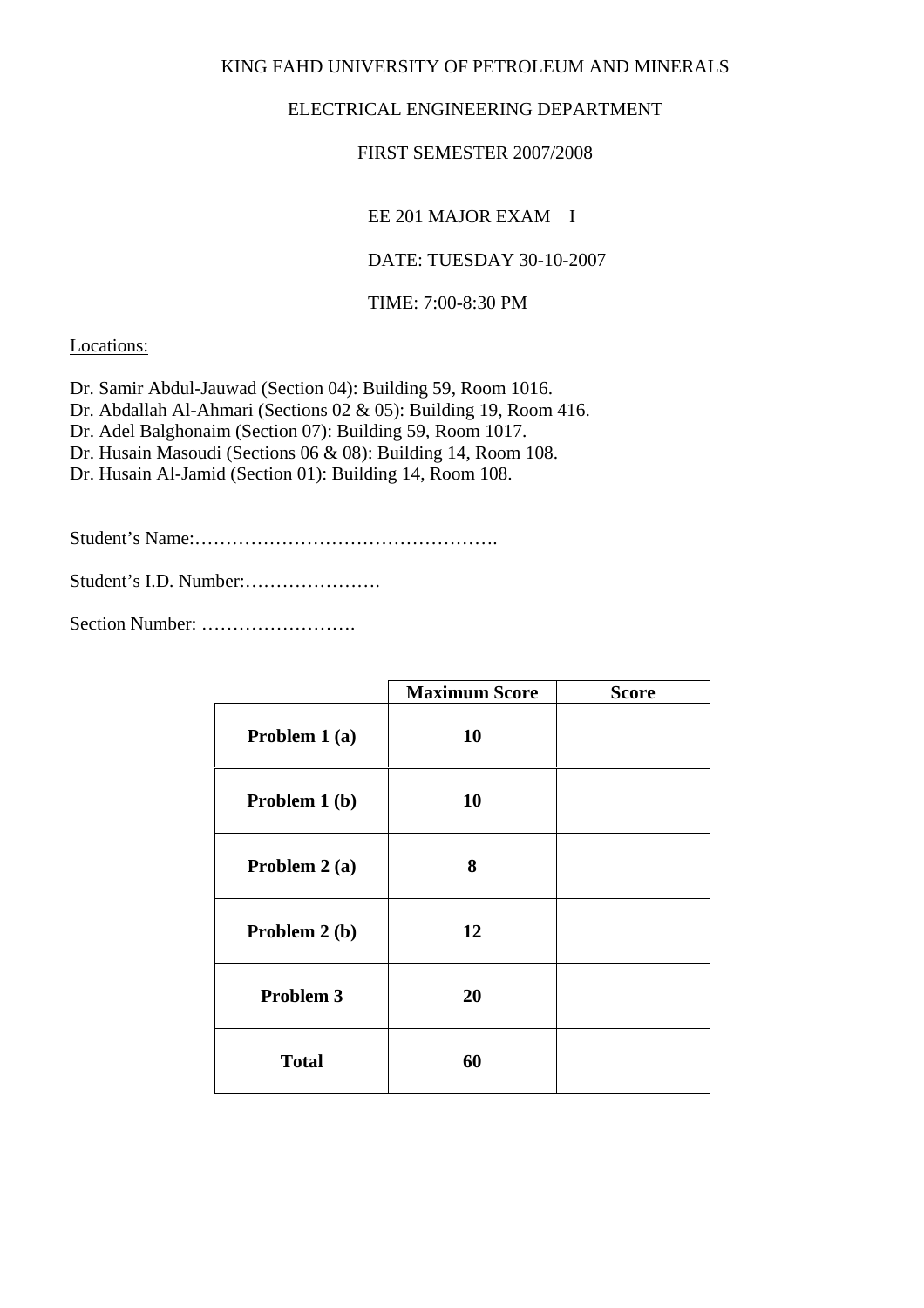Problem 1 (a) [10 pts]

In the circuit shown below, calculate  $I$  and  $V_2$ .



| <b>Answers:</b> |  |
|-----------------|--|
| $I =$           |  |
| $V_2 =$         |  |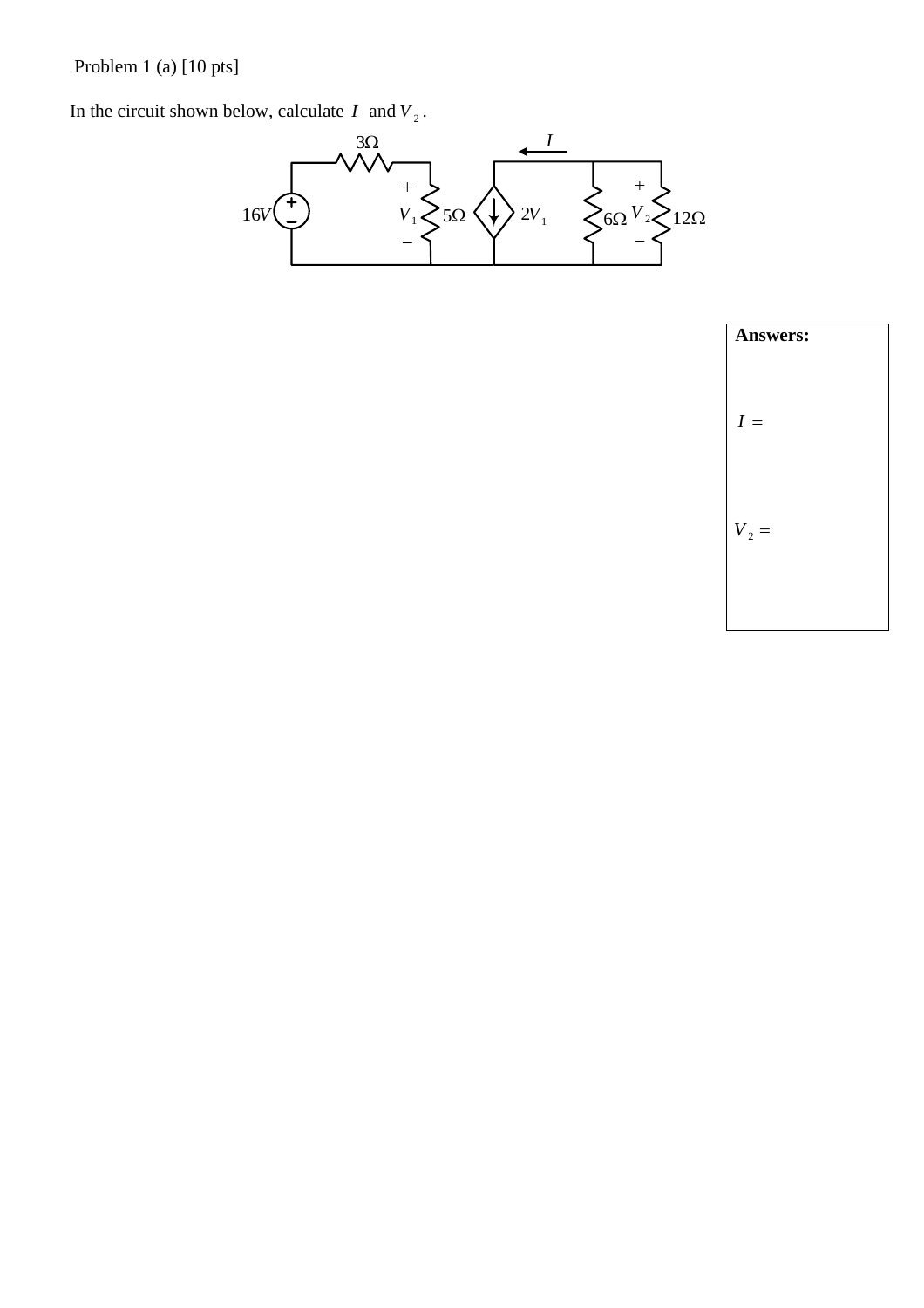Problem 1 (b) [10 pts]

Calculate the resistance between a & b ( $R_{ab}$ ) in the given circuit:



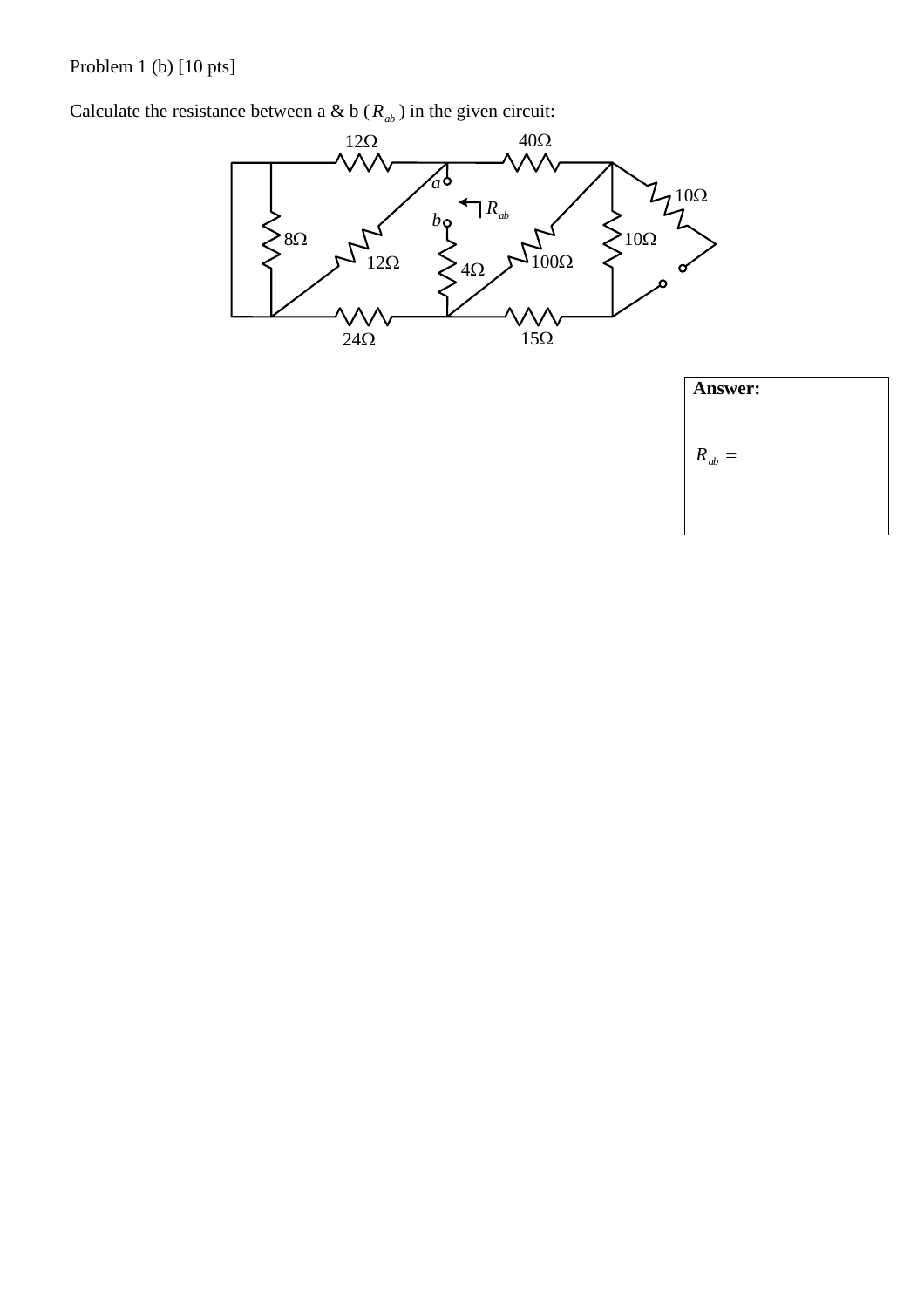

The current  $i<sub>o</sub>$  in the above circuit equals (select an answer):

- a) −10 / 3 *A*
- b)  $+10/3A$
- c) −4/3 *A*
- d) +4/3 *A*
- e) −5 *A*
- f) +5 *A*

[Hint: Use *Source Transformation*].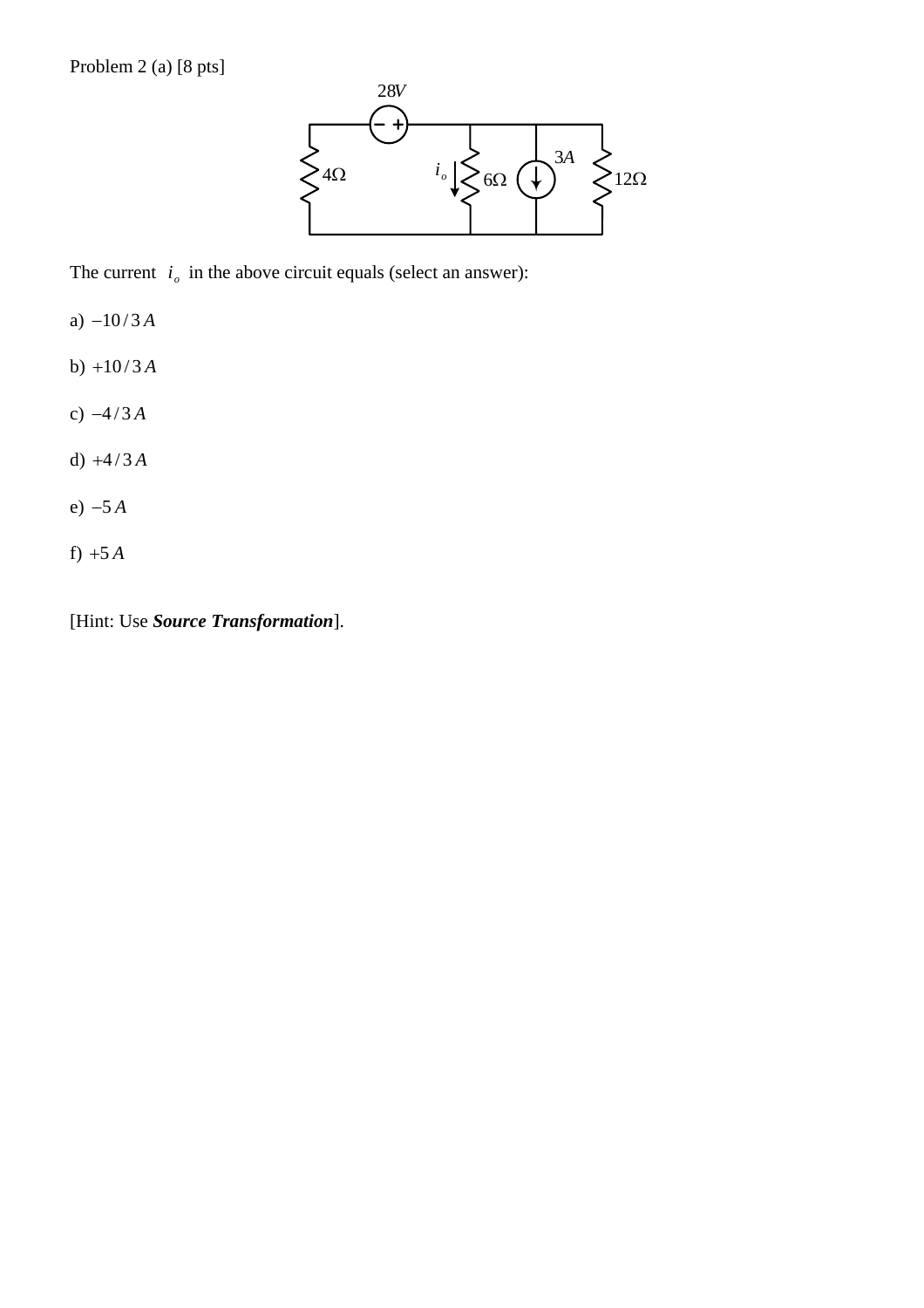Problem 2 (b) [12 pts]

i) In the circuit shown below, use *Mesh Analysis* to calculate the mesh currents  $i_1$ ,  $i_2$ ,  $i_3$ .

ii) Calculate the power absorbed by the 12*V* source (i.e.  $P_{12V}$ ).



| <b>Answers:</b> |
|-----------------|
| i)              |
| $i_1 =$         |
| $i_2 =$         |
| $i_3 =$         |
| ii) $P_{12V} =$ |
|                 |